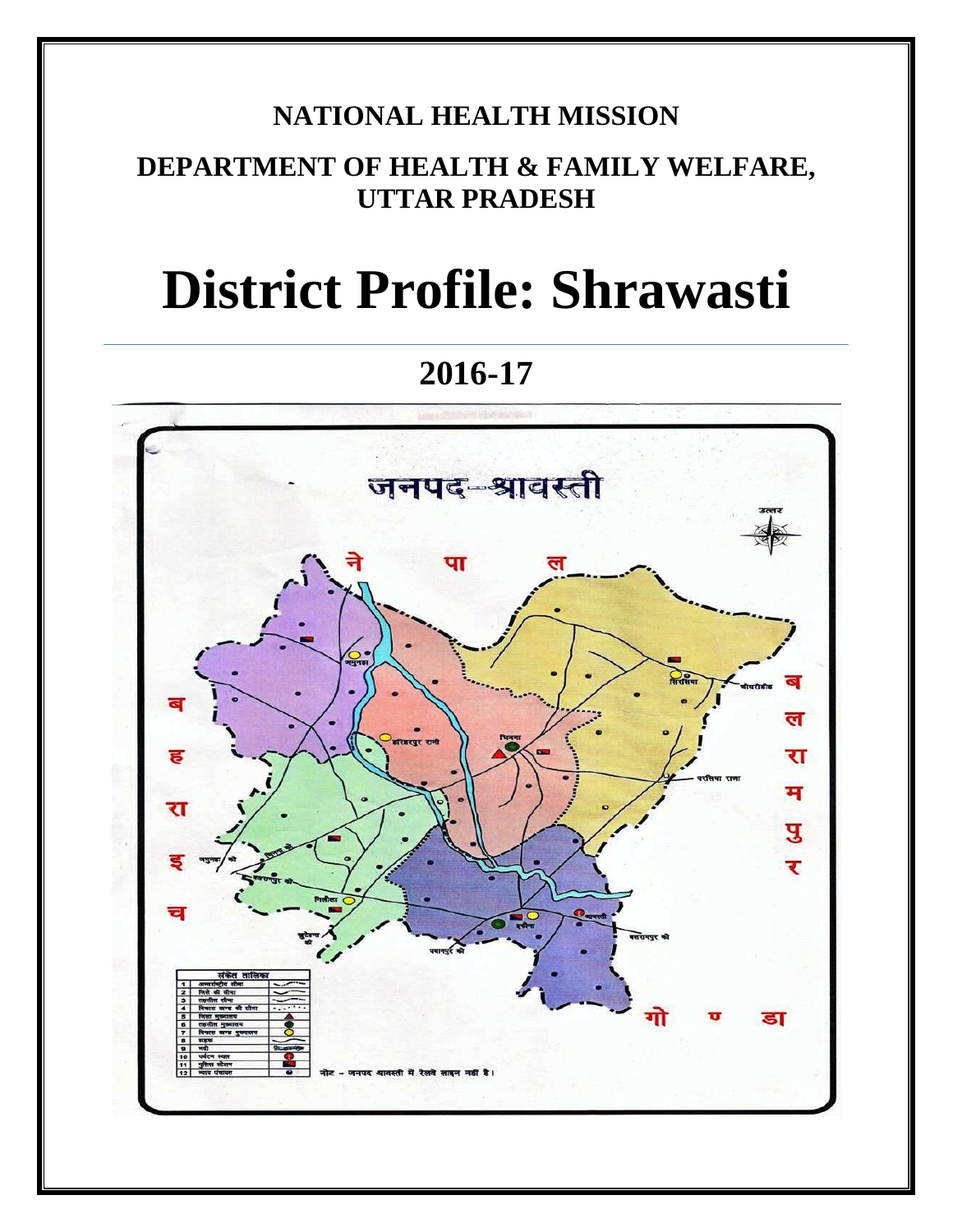## **District Profile:**

|                                                         | <b>Shrawasti</b> | <b>Uttar Pradesh</b> |
|---------------------------------------------------------|------------------|----------------------|
| Rural Population (In lakhs) (Census 2011)               | 1117361          | 1551.11              |
| Number of Districts (RHS 2014)                          |                  | 75                   |
| Number of Sub District (Tehsil/Taluka etc.) Census 2011 | 3                | 312                  |
| Number of Villages (RHS 2014)                           | 536              | 106704               |
| Number of District Hospitals (RHS 2014)                 |                  | 160                  |
| Number of Community Health Centres (RHS 2014)           | 6                | 773                  |
| Number of Primary Health Centres (RHS 2014)             | 12               | 3497                 |
| Number of Sub Centres (RHS 2014)                        | 121              | 20521                |

## **Demographic Profile**

| <b>Indicator</b>                                   | <b>Shrawasti</b> | <b>Uttar Pradesh</b> |
|----------------------------------------------------|------------------|----------------------|
|                                                    |                  |                      |
| Total Population (In Crore) (Census 2011)          | 1117361          | 19.96                |
| Decadal Growth (%) (Census 2001)                   |                  | 20.09                |
| Crude Birth Rate (SRS 2014)                        | 39.9             | 27.2                 |
| Crude Death Rate (SRS 2014)                        | 9.9              | 7.7                  |
| Natural Growth Rate (SRS 2014)                     | 27.8             | 19.5                 |
| Sex Ratio (Census 2011)                            | 984              | 908                  |
| Child Sex Ratio (Census 2011)                      | 904              | 899                  |
| Schedule Caste population (In Crore) (Census 2001) | $\theta$         | 3.51                 |
| Schedule Tribe population (in crore) (Census 2001) | $\theta$         | 0.011                |
| Total Literacy Rate (%) (Census 2011)              | 51.8             | 69.72                |
| Male Literacy Rate (%) (Census 2011)               | 63.9             | 79.24                |
| Female Literacy Rate (%) (Census 2011)             | 40.3             | 59.26                |

| <b>Indicators</b>               | <b>Shrawasti</b> | <b>Uttar Pradesh</b> |                    | % Decline<br>(MH) |
|---------------------------------|------------------|----------------------|--------------------|-------------------|
| <b>Infant Mortality Rate</b>    | 96               | $(SRS-2006)$         | 50<br>$(SRS-2014)$ | 29.57%            |
| <b>Neo-Natal Mortality Rate</b> | <b>NA</b>        | 46<br>(SRS 2006)     | 35<br>$(SRS-2014)$ | 23.91%            |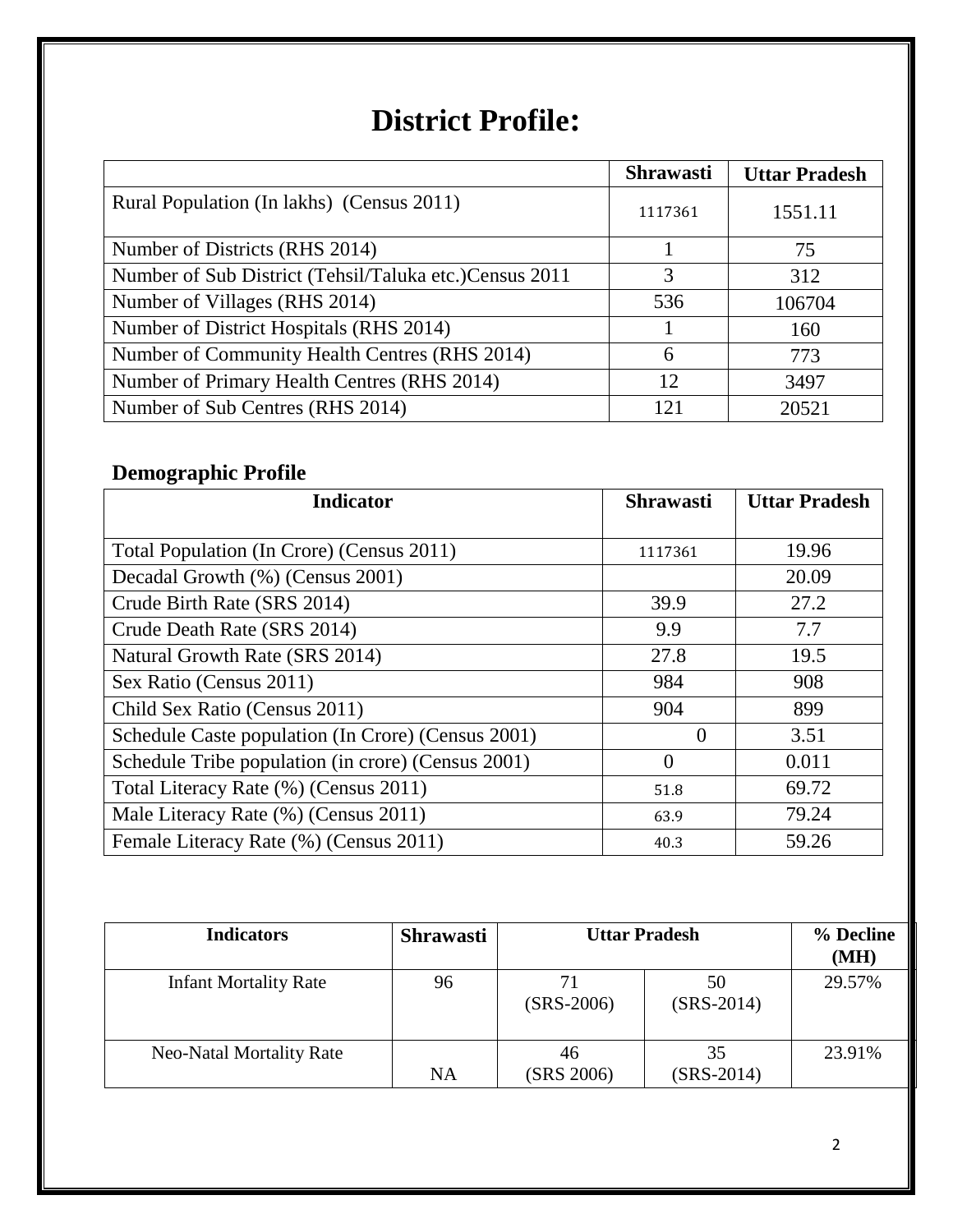| <b>Maternal Mortality Ratio</b>  | 366 | 440<br>$(SRS 2004-06)$ | 285<br>$(SRS 2011-13)$ | 35.22%  |
|----------------------------------|-----|------------------------|------------------------|---------|
| <b>Total Fertility Rate</b>      | 5.5 | 4.2<br>$(SRS-2006)$    | 3.1<br>(SRS 2014)      | 26.19%  |
| <b>Under-five Mortality Rate</b> | 130 | (SRS 2008)             | 64<br>(SRS 2013)       | 29.67 % |

## **Progress under Health Systems Strengthening**

| SI.<br>N <sub>0</sub> | <b>Activity</b>               | <b>Status</b>                                                                           |                                                                                                                                                                                                                                            |           |                                                |                                                                                                                          |  |
|-----------------------|-------------------------------|-----------------------------------------------------------------------------------------|--------------------------------------------------------------------------------------------------------------------------------------------------------------------------------------------------------------------------------------------|-----------|------------------------------------------------|--------------------------------------------------------------------------------------------------------------------------|--|
| $\mathbf{1}$          | 24x7 PHCs                     | Out of 12 only 1 PHCs are functioning on 24x7 basis.                                    |                                                                                                                                                                                                                                            |           |                                                |                                                                                                                          |  |
| $\overline{2}$        | Functioning as<br><b>FRUs</b> |                                                                                         | Only 3 Facilities (1 DH, 0 SDH and 2 other level CHC and others<br>level) are working as FRUs                                                                                                                                              |           |                                                |                                                                                                                          |  |
| 3                     | <b>ASHAs Selected</b>         |                                                                                         | 1114 ASHAs have been engaged<br>(893 have been trained in 1 <sup>st</sup> Module, and 1114 ASHAs are trained<br>upto 5 <sup>th</sup> Module and ASHAs trained in Round-1 & 893 ASHAs<br>trained in Round-2 of $6^{th}$ & $7^{th}$ Modules) |           |                                                |                                                                                                                          |  |
| $\overline{4}$        | Contractual<br>appointments   |                                                                                         | Human Resource (HR) has been approved.                                                                                                                                                                                                     |           |                                                | (Medical Officers (MBBS) 0, Specialist 0, AYUSH Mos/17<br>Physicians 0, SNs 46, ANMs 42, LTs 2, Pharmacists 1, others 4) |  |
| 5                     | Rogi Kalyan<br>Samiti         | .8 facilities (1 DH, 6 CHCs) have been registered with RKS.                             |                                                                                                                                                                                                                                            |           |                                                |                                                                                                                          |  |
| 6                     | <b>VHSNCs</b>                 | Out of 400 villages, 334 villages constituted VHSNCs.                                   |                                                                                                                                                                                                                                            |           |                                                |                                                                                                                          |  |
| $\overline{7}$        | <b>DLVMCs</b>                 | Completion of 1 DLVMC has been reported.                                                |                                                                                                                                                                                                                                            |           |                                                |                                                                                                                          |  |
| 8                     | <b>VHNDs</b>                  |                                                                                         | . VHNDs were held during 2015-16.                                                                                                                                                                                                          |           |                                                |                                                                                                                          |  |
| 9                     | <b>ERS</b>                    |                                                                                         |                                                                                                                                                                                                                                            |           | 18 (102-Type) & 12 (108-Type) are operational. |                                                                                                                          |  |
| 10                    | <b>MMU</b>                    | No any one An approval of Mobile Medical Units (MMU) has been<br>given to the District. |                                                                                                                                                                                                                                            |           |                                                |                                                                                                                          |  |
| 11                    | Ambulance                     | An approval of 12 (108) ambulances has been given to the District.                      |                                                                                                                                                                                                                                            |           |                                                |                                                                                                                          |  |
|                       |                               | Facility                                                                                | New Construction                                                                                                                                                                                                                           |           |                                                | Renovation/Up gradation                                                                                                  |  |
|                       | Infrastructure                |                                                                                         | Sanctioned                                                                                                                                                                                                                                 | Completed | Sanctioned                                     | Completed                                                                                                                |  |
| 12                    | Strengthening                 | <b>CHC</b>                                                                              | $\overline{2}$                                                                                                                                                                                                                             | $\theta$  | $\Omega$                                       | $\overline{0}$                                                                                                           |  |
|                       |                               |                                                                                         |                                                                                                                                                                                                                                            |           |                                                |                                                                                                                          |  |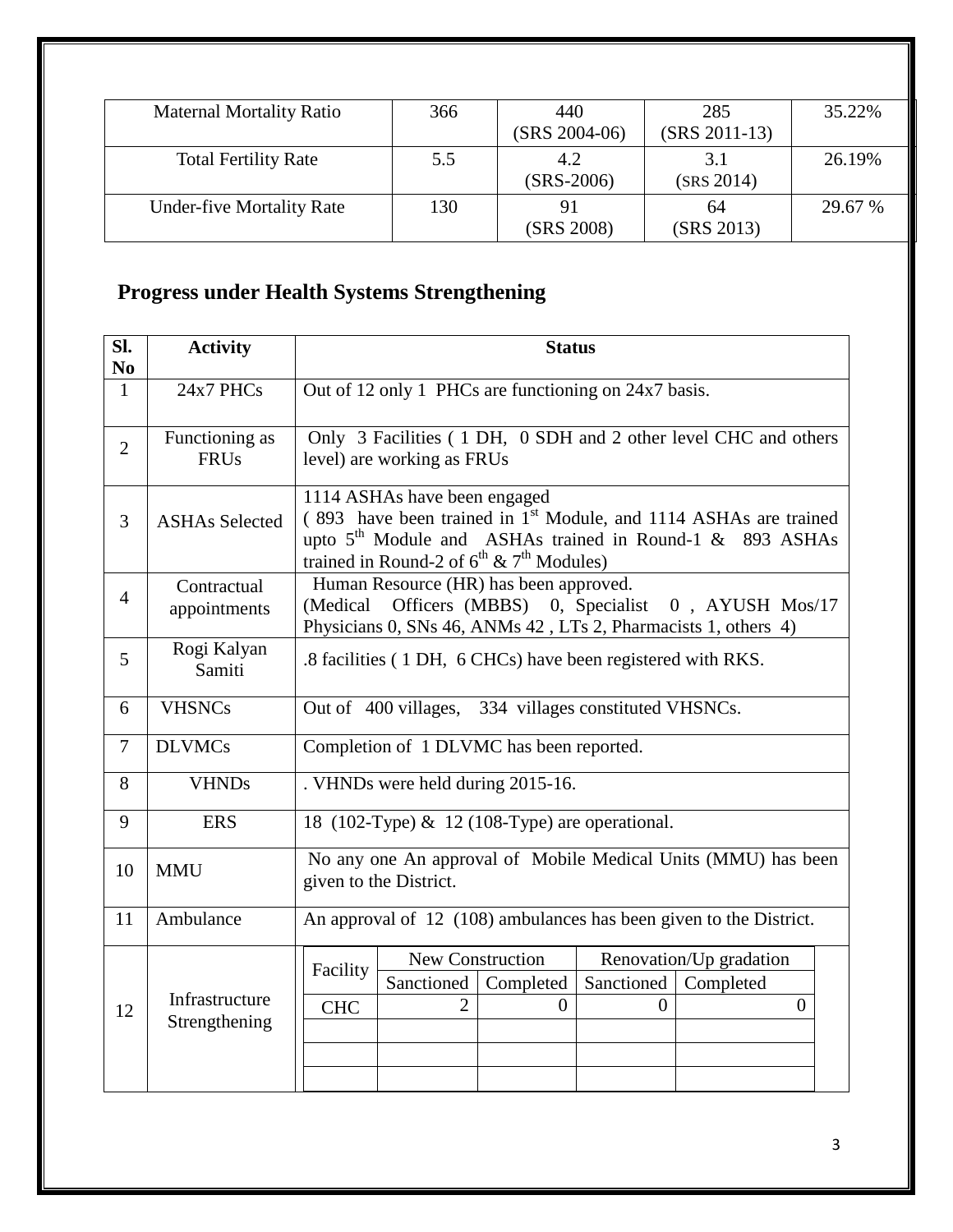|    |                   | Sick New Born Care unit (SNCU)        |  |
|----|-------------------|---------------------------------------|--|
| 13 | New Born Care     | New Born Stabilization Unit (NBSU)    |  |
|    | Units established | New Born Care Corner (NBCC)           |  |
|    |                   | Nutrition Rehabilitation Center (NRC) |  |

#### **Physical Progress of Institutional Deliveries and JSY**

| Year    | <b>Institutional Deliveries</b> | <b>JSY</b> beneficiaries |
|---------|---------------------------------|--------------------------|
| 2012-13 |                                 |                          |
| 2013-14 |                                 |                          |
| 2014-15 | 24044                           | 24044                    |
| 2015-16 | 28375                           | 28375                    |
| 2016-17 | 10218                           | 10218                    |

#### **1. Funds Released under NRHM** (in crores)

| Year         | <b>Allocation</b> | Release* | <b>Expenditure</b> |
|--------------|-------------------|----------|--------------------|
| 2012-13      |                   |          |                    |
| 2013-14      |                   |          |                    |
| 2014-15      |                   |          |                    |
| 2015-16      |                   |          |                    |
| <b>Total</b> |                   |          |                    |

\*Release figures for the F.Y. 2015-16 are updated on 31.03.2016 and provisional.

#### **NUHM**

#### **A. Demographic Profile (As per Census 2011):**

|   | <b>Total Population (In lakhs)</b>                     | 11117361         |
|---|--------------------------------------------------------|------------------|
| 2 | Urban Population (In lakhs)                            | 0.38649          |
| 3 | Urban Population as percentage of total population     | 3.45             |
| 4 | Urban slum population (in lakhs)                       | 4452             |
| 5 | Slum population as percentage of urban population      | 11.5             |
| 6 | Number of Metro cities                                 | $\theta$         |
| 7 | Number of Million + cities $(> 10$ lakh population)    | $\theta$         |
| 8 | Number of cities with 1 to 10 lakh population          | $\left( \right)$ |
| 9 | Number of towns with less than 1 lakh but more than 50 |                  |